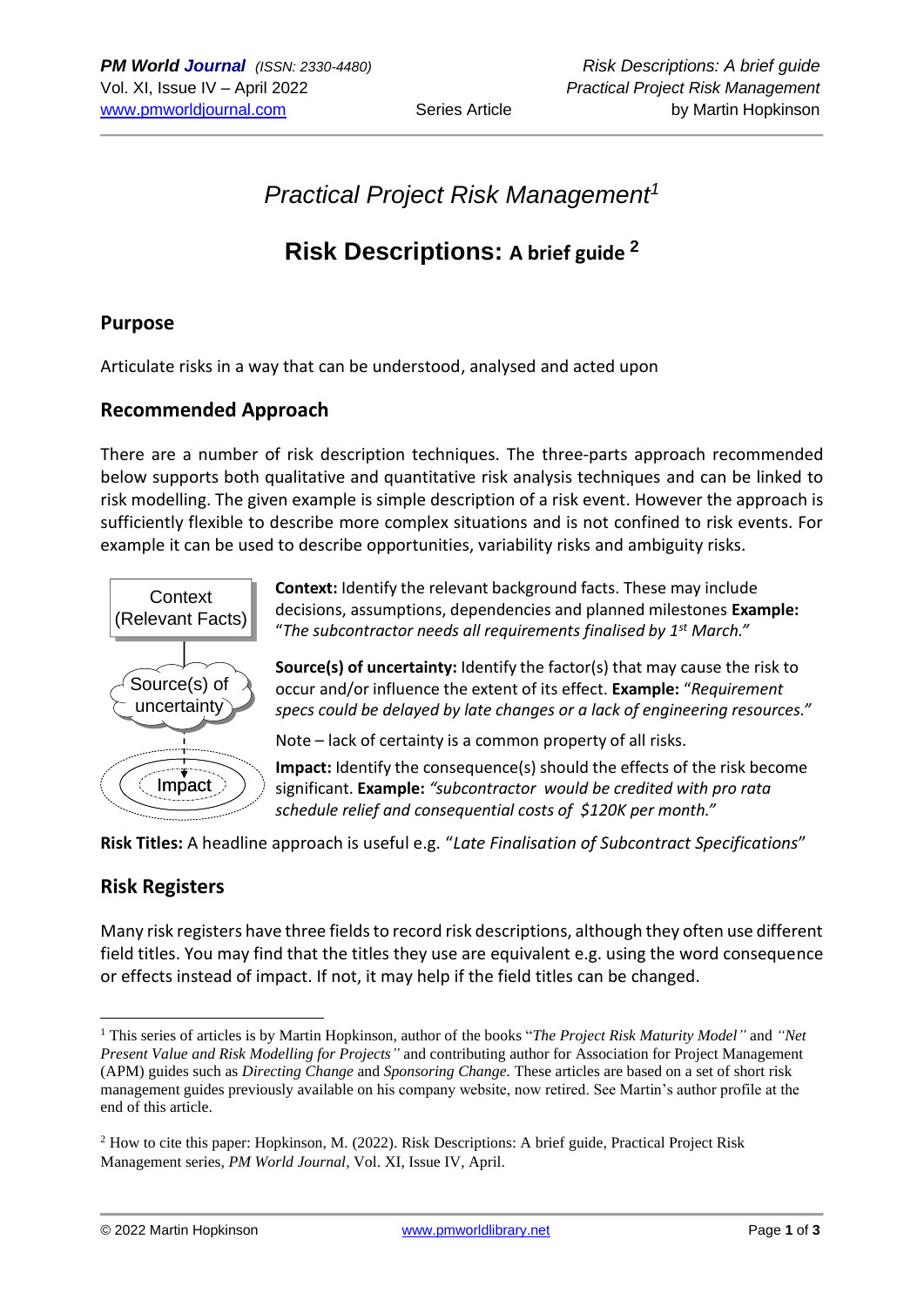## **Link with Risk Modelling**

Risk models are based on the same combination of three parts as the recommended risk description approach.

**Context (relevant facts):** model scope and structure e.g. activity breakdown and dependencies.

**Source(s) of uncertainty:** the risk model's inputs that simulate the implications of uncertainty e.g. probability density functions, risk estimates and probabilistic or conditional events.

**Impact:** the risk model output(s) that are designed to quantify impact e.g. project cost risk.

### **Link with Risk Responses**

Using a sound risk description approach aids the identification of risk responses. The figure below shows how different risk response strategies may be associated with different aspects of the way in which risk can be described.

| Context<br>(Relevant Facts) | Avoid risk<br>Adjust project plan<br>Optimise project solution               | <b>Exploit opportunity</b><br>Prepare a "Plan B"<br>Adjust project objectives     |
|-----------------------------|------------------------------------------------------------------------------|-----------------------------------------------------------------------------------|
| Source(s) of<br>uncertainty | Reduce risk probability<br>Reduce risk impact<br>Conduct de-risking activity | Resolve ambiguity<br>Make risk-efficient decision<br>Focus further risk modelling |
| Impact                      | Accept (tolerate) risk<br>Transfer risk<br>Prepare fallback plan             | Insure against risk<br>Share risk contractually<br>Pool risk in project portfolio |

## **Common Faults**

- 1. Lack of proactive risk responses caused by a failure to identify significant sources of uncertainty e.g. habitually identifying only one source per risk.
- 2. Inappropriate Risk ownership choices caused by lack of insight into sources of risk.
- 3. Weak risk estimates caused by a lack of clarity and detail in risk descriptions.
- 4. Risks not well understood, or understood differently when reported.
- 5. Risk reviews time being consumed by comprehending risks rather than managing them.
- 6. Some or all of the above caused by using a simplistic risk description formula e.g. starting every description with "There is a risk that……"